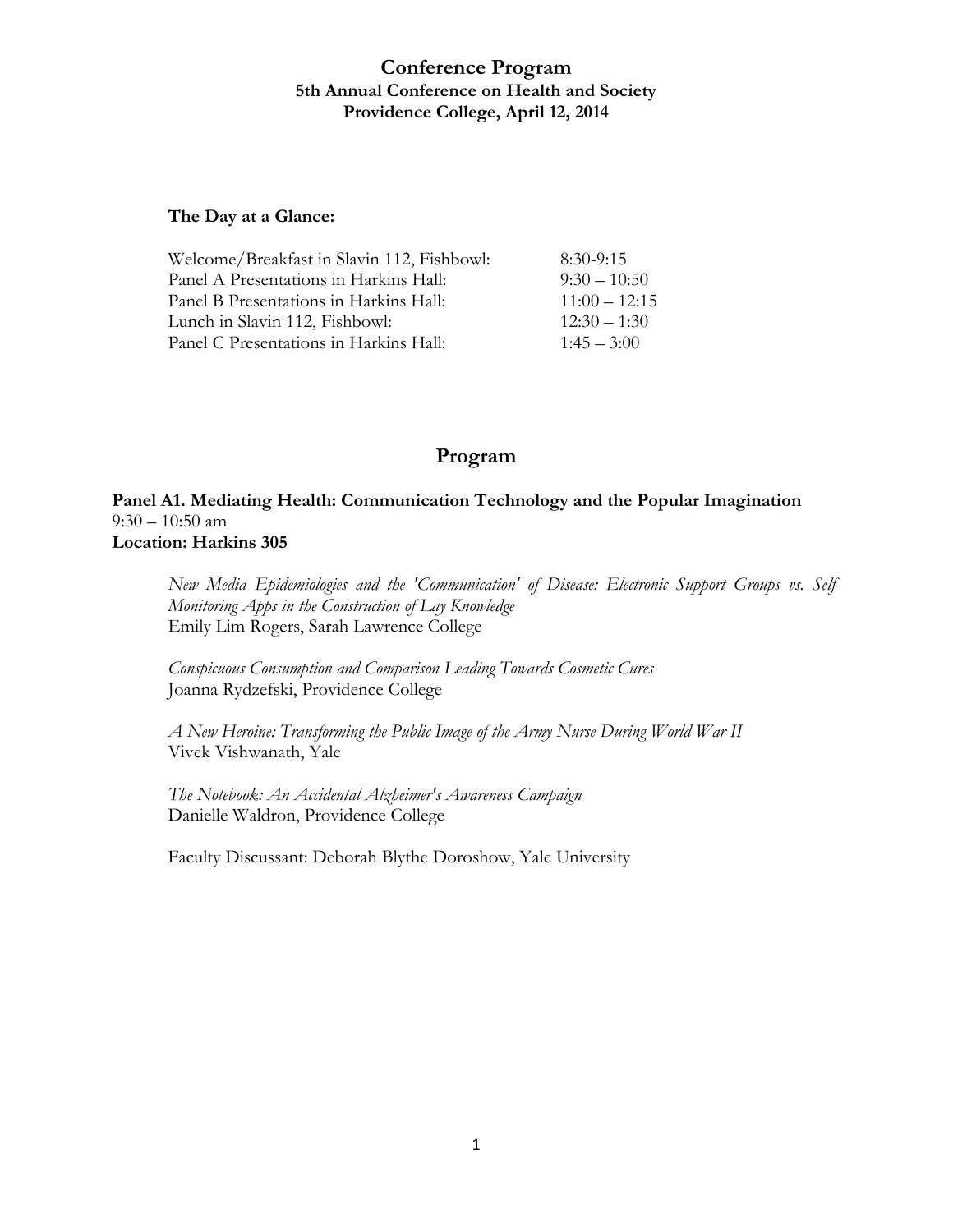**Panel A2. Defining (Un)Healthy: Licit & Illicit Substances**  9:30 – 10:50 am **Location: Harkins 312**

> *Bounced between two cultures: Study of smoking behavior of Korean Americans*  Loan Nguyen, MCPHS

*Factors that influence the use of electronic cigarettes among college students: a meta-analysis of studentgenerated surveys* Brianna Ericson and Joe Tashjian, Roger Williams University

*Defining Obesity*  Meghan McInnis, Providence College

*Talking about 'The Problem" Institutional Discourse on Drug Addiction and Strategies to Combating Illicit Substance Abuse in Midcoast Maine* Joseph Rosen, Bowdoin College

Faculty Discussant: Todd Olszewski, Providence College

#### **Panel A3. The Affordable Care Act and Insurance Marketplaces**   $9:30 - 10:50$  am **Location: Harkins 308**

*A Generational Choice: The Millennials' Likely Decision to Forego Enrollment in the New Health Care Exchanges* Aleah George, Providence College

*The Patient Protection and Affordable Care Act and Insuring Younger Americans* Regina Dello Russo, MCPHS

*State Medicaid Programs: A Trifocal Examination of the Controversy* Meredith Daly, Providence College

*Comprehensive State-Mandated Insurance Coverage of Infertility* Danielle N Petrilli, Providence College

Faculty Discussant: Thomas Gariepy, Stonehill College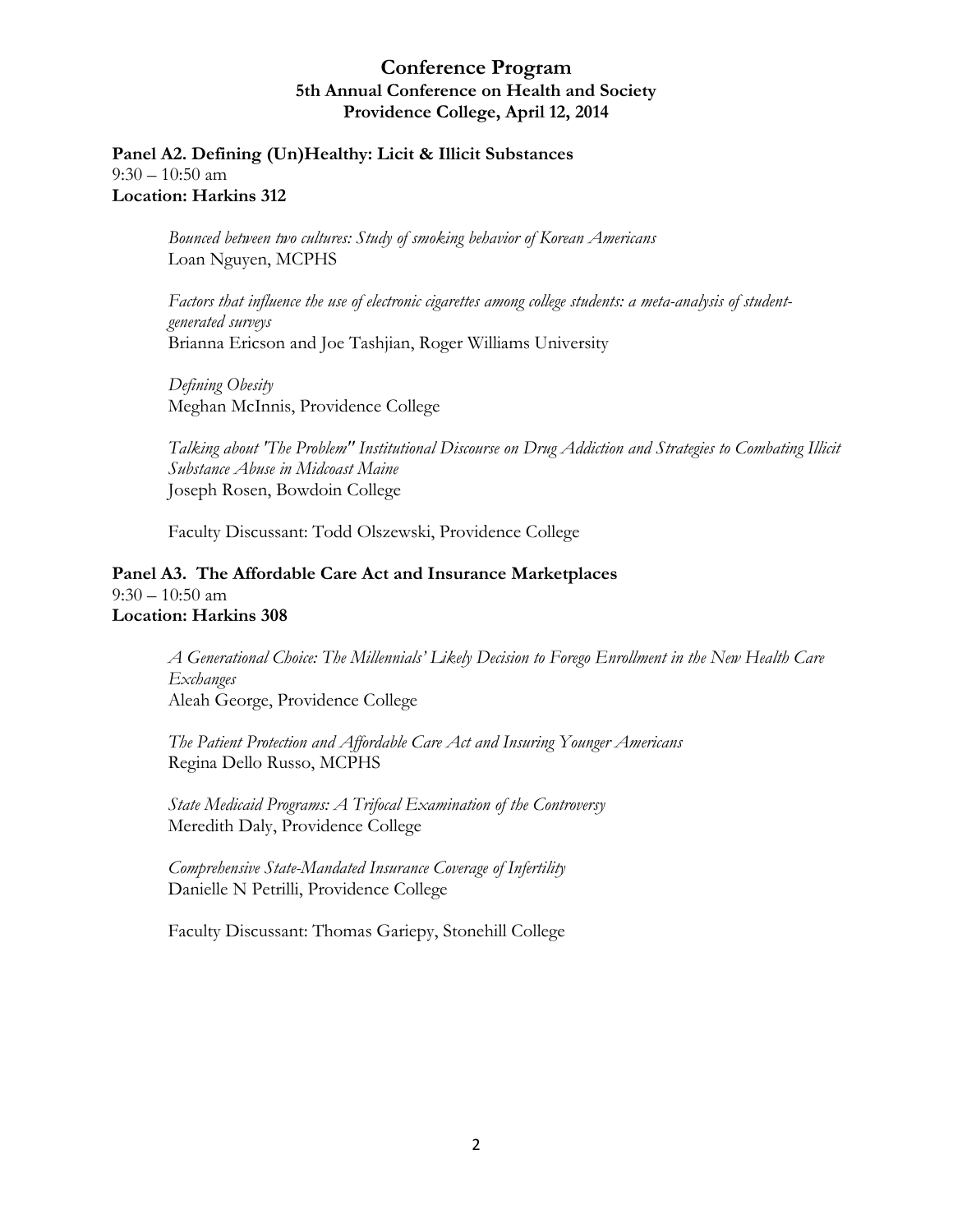# **Panel B1: Challenges in Contemporary Global Health Practice**

11:00 am – 12:15 pm **Location: Harkins 305**

> (*Re)Imagining Cocaleros as a Social Health Movement: Mobilizing Around Coca Eradication in Bolivia and Colombia* Danielle McColgan, Smith College

*Assessing the Readiness of Nairobi Deaf Youth to Accept a Best-practice HIV/AIDS Intervention* Ke'ala Morrell, Brown University

*Mental Health in Jamaica: An Approach to Awareness and Treatment in Children*  Sam Curran and Lilly Naqvi, Roger Williams University

Faculty Discussant: Tuba Agartan, Providence College

## **Panel B2. Gendered Dimensions of Health**

11:00 am – 12:15 pm **Location: Harkins 312**

> *Does Medicalized Abortion Mean Safe Abortion?: An Examination of the Consequences of Current Texas Abortion Discourses and their Historical Antecedents* Calla Hastings, Bowdoin College

> *Barriers Latin American Immigrant Women Face in Accessing Reproductive Health Services in The United States* Isabel Odean, Sarah Lawrence College

*Domestic Violence in the Spotlight: From the Private Sphere to Popular Culture* Taylor Rinefierd Providence College

Faculty Discussant: Jessica Mulligan, Providence College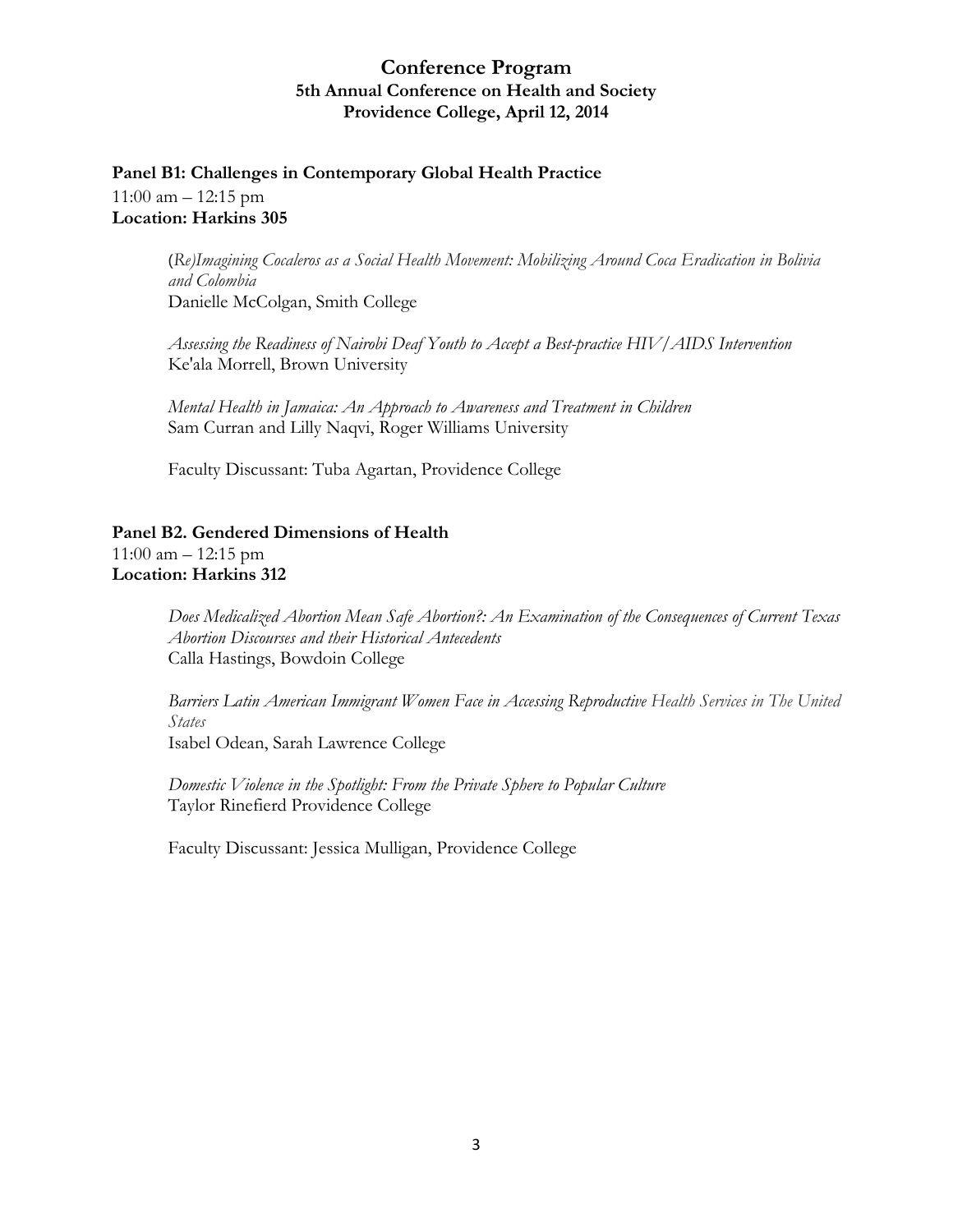#### **Panel B3: Experimenting with Ethics: Consent, Privacy, and Economic Inequality**

 $11:00$  am  $-12:15$  pm **Location: Harkins 308**

> *Corrected for the Children*  $\dot{\mathcal{O}}$  *the Taxpayer: The Sterilization of Women in Correctional Facilities Today, Context & Considerations for Public Health* Michelle Bailhe, Brown University

*Malawi's Tobacco Paradox: Short Term Survival Versus Long Term Languish* Nikhil Sangave, MCPHS

*A Hippocratic Oath for Facebook: How Social Media Raises Fundamental Questions about Trust, Communication, and Identity in Medicine*  Daniel Coppersmith, Brown University

Faculty Discussant: Jennifer Tebbe-Grossman, MCPHS University

#### **LUNCH (Slavin Center** 112, Fishbowl**):** 12:30 – 1:30 pm

Members of the Providence College Health Care Club will be available to guide presenters and guests to and from our lunch in the Slavin Center.